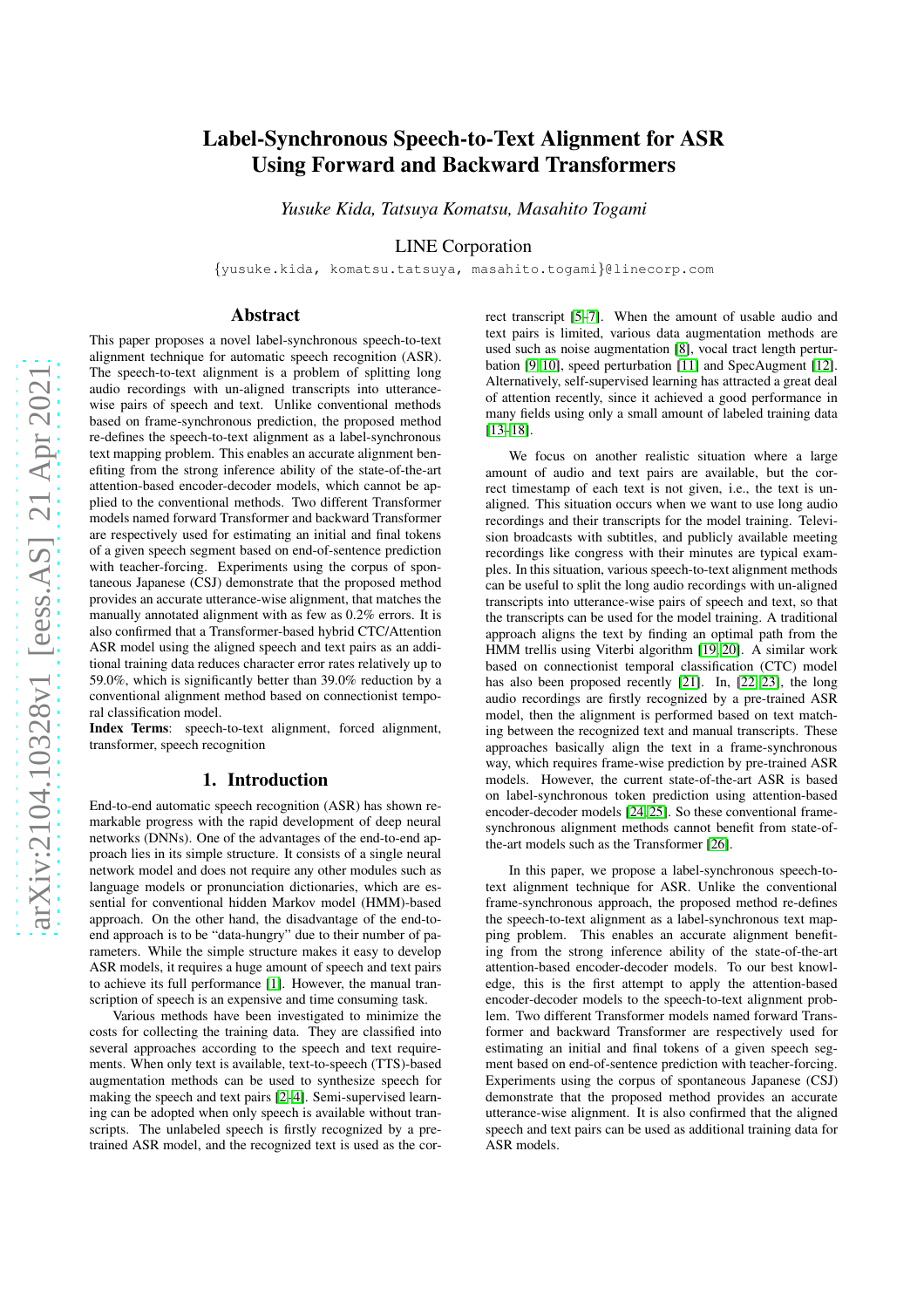<span id="page-1-0"></span>

Label-synchronous alignment

Figure 1: *Example of frame-synchronous alignment and labelsynchronous alignment.*

# 2. Alignment approaches

#### 2.1. Frame-synchronous alignment

Frame-synchronous speech-to-text alignment is a problem which maps phonemes or graphemes of the un-aligned transcript to corresponding speech frames. An example of the frame-synchronous alignment is illustrated in the upper part of Figure [1.](#page-1-0) In this example, the start and end time (frames) are estimated for each phoneme. Typical framesynchronous alignment methods require frame-wise prediction by pre-trained ASR models. Recently, a DNN-based method referred to as CTC-Segmentation [\[21\]](#page-4-14) has been proposed. CTC-Segmentation generates frame-wise token posteriors using CTC, one of the end-to-end neural network models, and then the alignment is estimated by finding an optimal path from the CTC trellis based on the generated posteriors. This method has shown superior alignment accuracy compared to the conventional HMM-based methods. On the other hand, the current state-of-the-art ASR is based on labelsynchronous token prediction. Therefore, these conventional frame-synchronous alignment methods cannot benefit from the state-of-the-art models such as the Transformer.

### 2.2. Label-synchronous alignment

Label-synchronous alignment is newly introduced in this paper. An example of the label-synchronous alignment is shown in the lower part of Figure [1.](#page-1-0) This approach requires the audio signal to be split into short segments in advance, and estimates which part of the transcript corresponds to the given short segment. The bold text indicates that it is aligned to the segment, and the dashed text indicates that it has already aligned in the past and not subject to the next alignment. An advantage of this approach is that it can benefit from the strong inference ability of the state-of-the-art attention-based encoder-decoder models.

# 3. Proposed method

#### 3.1. Overview

A novel speech-to-text alignment method is proposed which is based on the label-synchronous approach. A schematic diagram of the proposed method is shown in Figure [2.](#page-1-1) It is assumed that a long audio recording  $X$  and un-aligned text

<span id="page-1-1"></span>

Figure 2: *Schematic diagram of proposed speech-to-text alignment method.*

transcript  $\mathbf{y}_{1:L} = \{y_1, y_2, \cdots, y_L\}$  are given, where  $y_l$  denotes a text token at position  $l$ .  $\tilde{\mathbf{X}}$  is split into short segments  $\{ \mathbf{x}^{(1)}, \mathbf{x}^{(2)}, \cdots, \mathbf{x}^{(N)} \}$ . Then an initial token position  $l_s^{(n)}$  and final token position  $l_e^{(n)}$  of a given segment  $\mathbf{x}^{(n)}$  are respectively estimated from  $y_{1:L}$ , and a token sequence between  $l_s^{(n)}$  and  $l_e^{(n)}$  is aligned to  $\mathbf{x}^{(n)}$ . The alignment uses two different Transformer models named forward Transformer (FWT) and backward Transformer (BWT), which are trained by already aligned speech and text pairs. The alignment process is divided into three steps. (Step1) The final token of a given segment is estimated by FWT finding an end-of-sentence with teacher-forcing. (Step2) The initial token of a given segment is estimated by BWT reading the tokens backwards from the estimated final token. (Step3) A confidence score is calculated for the alignment result based on the token posteriors of BWT, and less confident results are rejected. These steps are repeated until all the segments are processed, and the aligned speech and text pairs are used as an additional training data for the final ASR model.

### 3.2. Step1: Final token estimation by FWT

The final token of a given segment is estimated by FWT finding an end-of-sentence with teacher-forcing. FWT autoregressively predicts the next token posteriors  $\hat{y}_l$  using past transcripts  $\mathbf{y}_{l_{start}^{(n)}:l-1}$ .  $l_{start}^{(n)}$  indicates a token position where FWT starts to read when  $n$ -th segment is processed. FWT reads a token one by one until the model outputs a special token,  $\langle \cos \rangle$ , indicating an end-of-sentence. Outputting this token means that there are no more tokens to output in this segment. Hence, the read token when the model outputs  $\langle \cos \rangle$  is considered to be the final token of the segment, and the position index of the final token is estimated as  $l_e^{(n)}$ .

An example of the decoding by FWT is shown in Figure [3.](#page-2-0) In this example, the model predicts  $\langle \cos \rangle$  when the model reads until "you, know, my, cat, has". So "has" is regarded as the final token of this segment.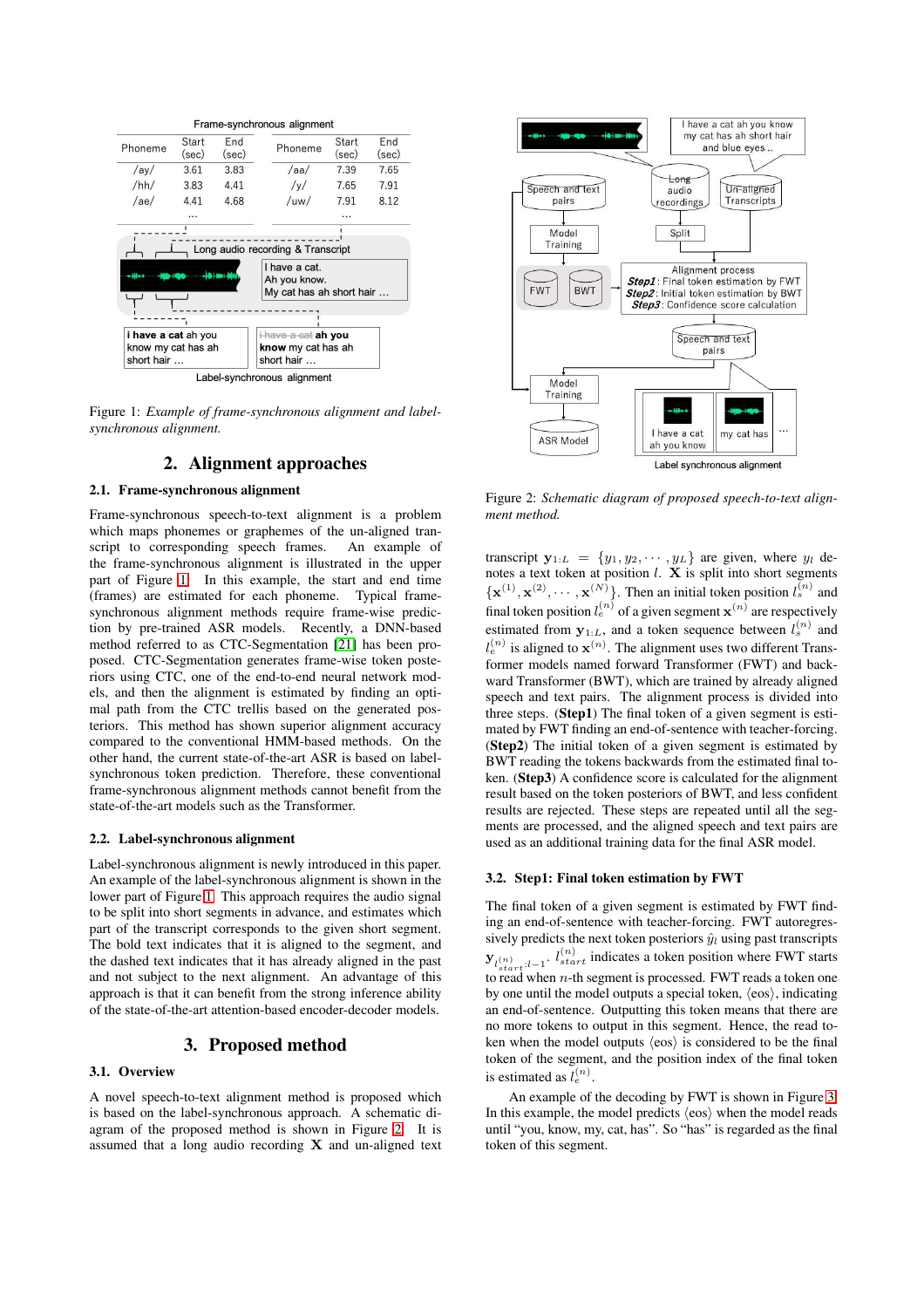<span id="page-2-0"></span>

Figure 3: *End-token estimation method by FWT.*

<span id="page-2-1"></span>

Figure 4: *Start-token estimation method by BWT.*

#### 3.3. Step2: Initial token estimation by BWT

The initial token of the segment is subsequently estimated by BWT, a newly introduced model in this paper. BWT is a special Transformer model which is trained so that it predicts a token in reverse order. With the teacher-forcing again, BWT starts to read the token from  $l_e^{(n)}$  and goes backward until the model outputs  $\langle \cos \rangle$ . Then as well as FWT, the position index of the read token is estimated as  $l_s^{(n)}$ .

A decoding example for the case of Figure [3](#page-2-0) is shown in Figure [4.](#page-2-1) In this example, the model predicts  $\langle \cos \rangle$  when the model reads until "has, cat, my", and "my" is regarded as the initial token of this segment. Thus, the token sequence between the estimated initial and final tokens "my, cat, has" are aligned to the speech segment.

#### 3.4. Step3: Confidence score calculation

In the previous steps, only the posteriors for  $\langle \cos \rangle$  are considered. Thus an additional step is conducted to verify the aligned token sequence actually corresponds to the segment. The verification is based on a confidence score defined as a median value of the posteriors for the aligned token sequence calculated by BWT. For the above example, if the posteriors of BWT are like  ${my, cat, has} = {0.75, 0.39, 0.91}$ , then the median value is 0.75. Note that the considered posteriors are not of the estimated token sequence with the highest probability {my, cut, has} but the aligned sequence {my, cat, has}. If the confidence score is larger than a pre-defined threshold, the aligned pair is stored. Otherwise, the aligned pair is discarded, meaning that the aligned speech and text pairs are not used for the ASR model training.

<span id="page-2-2"></span>

| <b>Algorithm 1</b> Proposed method                  |                                                                                   |  |  |  |  |
|-----------------------------------------------------|-----------------------------------------------------------------------------------|--|--|--|--|
| 1: Segment index: $n = 1$                           |                                                                                   |  |  |  |  |
| 2: Array containing starting positions: $Q = \{1\}$ |                                                                                   |  |  |  |  |
| 3: while $n \leq N$ do                              |                                                                                   |  |  |  |  |
| Load <i>n</i> -th segment: $\mathbf{x}^{(n)}$<br>4: |                                                                                   |  |  |  |  |
| for all $l_{start}^{(n)}$ in Q do<br>5:             |                                                                                   |  |  |  |  |
| <b>Step1</b> : Estimate $l_e^{(n)}$ using FWT<br>6: |                                                                                   |  |  |  |  |
| <b>Step2</b> : Estimate $l_s^{(n)}$ using BWT<br>7: |                                                                                   |  |  |  |  |
| <b>Step3</b> : Calculate confidence score $c$<br>8: |                                                                                   |  |  |  |  |
| if $c > \theta$ then<br>9:                          |                                                                                   |  |  |  |  |
| 10:                                                 | Store an aligned pair: $\{ \mathbf{x}^{(n)}, \mathbf{y}_{l_n^{(n)},l_n^{(n)}} \}$ |  |  |  |  |
| Reset array: $Q = \{l_e^{(n)} + 1\}$<br>11:         |                                                                                   |  |  |  |  |
| break<br>12:                                        |                                                                                   |  |  |  |  |
| else<br>13:                                         |                                                                                   |  |  |  |  |
| 14:                                                 | Append array: $Q = Q.append(l_e^{(n)} + 1)$                                       |  |  |  |  |
| end if<br>15:                                       |                                                                                   |  |  |  |  |
| end for<br>16:                                      |                                                                                   |  |  |  |  |
| 17: $n = n + 1$                                     |                                                                                   |  |  |  |  |
| 18: end while                                       |                                                                                   |  |  |  |  |

#### 3.5. Overall algorithm

The above steps are repeated until all the speech segments are processed. The overall algorithm of the proposed method is shown in Algorithm [1.](#page-2-2) Q indicates an array containing start positions  $l_{start}^{(n)}$  which are defined in 3.2.  $\mathbf{x}^{(n)}$  and  $l_{start}^{(n)}$  are firstly loaded (line 4-5). Then the alignment process based on the above three steps are performed using  $\mathbf{x}^{(n)}$  and  $l_{start}^{(n)}$  (line 6-8). A confidence score c is compared to the threshold  $\theta$  (line 9). If c is larger than  $\theta$ , the aligned pair of  $\mathbf{x}^{(n)}$  and  $\mathbf{y}_{l_s^{(n)}:l_e^{(n)}}$  are stored (line 10). Then move to the next segment with resetting  $Q$  to  $l_e^{(n)} + 1$ , the next of the estimated final token (line 11-12). If the confidence is below the threshold, it has possibility that the alignment result is actually correct but falsely rejected. Another possibility is that this segment only contains noises or laughter that do not need to be aligned with any text tokens. To deal with both cases, the proposed method appends the next of the estimated final token to current  $Q$  (line 14).

# 4. Alignment experiment

A speech-to-text alignment experiment was performed to confirm that the proposed method works as expected.

# 4.1. Data

The FWT and BWT were trained using all academic presentations (APs) included in the training set of the corpus of spontaneous Japanese (CSJ) [\[27\]](#page-4-20). The training set contains about 212 hours consisting of 1,006 presentations, and 39 of them were used for the validation set. Transformer-based hybrid CTC/Attention models were used as FWT and BWT, which were trained using ESPnet [\[28\]](#page-4-21), an open source end-to-end speech processing toolkit. The standard recipe for the CSJ was used for the training, but language models were not used for the decoding. When training the BWT, the transcripts were input to the model in a reversed order.

The standard three test sets included in the CSJ were used for the evaluation. Each test set includes 10 speech sessions spoken by a single speaker. Eval1 and eval2 consisted of APs, and eval3 composed of the simulated public speakings (SPSs).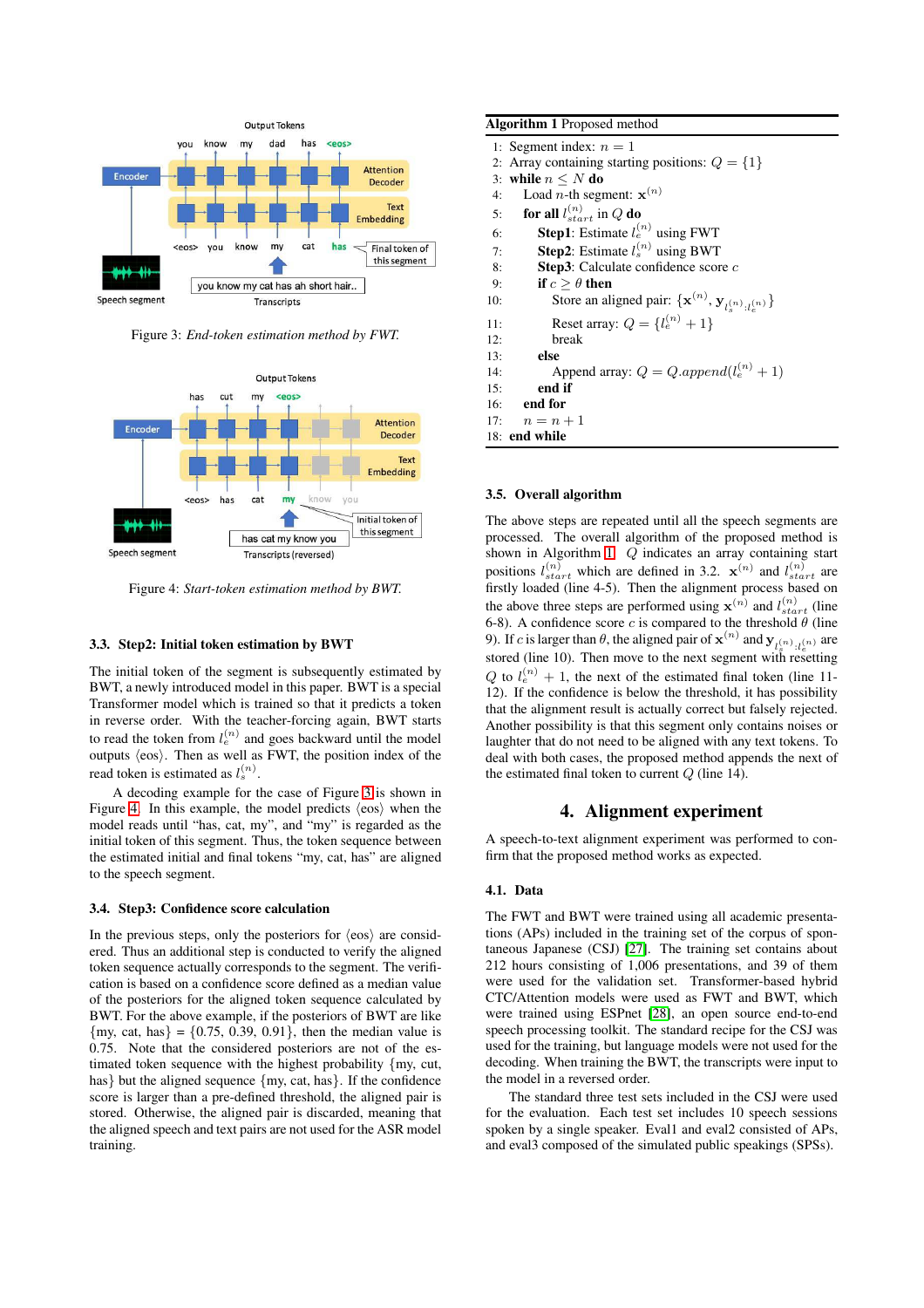<span id="page-3-0"></span>Table 1: *Alignment results of proposed method for CSJ test sets. NRR indicates non-rejected character rate (%).*

|                   | NRR  | <b>CER</b> | (Ref) CER by ASR |
|-------------------|------|------------|------------------|
| Eval1             | 99.7 | 0.5        | 6.0              |
| Eval <sub>2</sub> | 99.0 | 0.2        |                  |
| Eval <sub>3</sub> | 99.0 | 3.1        | 10.0             |

#### 4.2. Experimental settings

The proposed method assumes that a long audio recording is partitioned into multiple speech segments by some sort of voice activity detection methods [\[29–](#page-4-22)[31\]](#page-4-23). In this experiment, manually annotated time stamps were instead used for the segmentation, so that the alignment accuracy was evaluated independently of the adopted voice activity detection method. The evaluation with the voice activity detection will be a future work. The un-aligned transcripts were simulated by concatenating utterance-wise transcripts together and removing the punctuation marks. The threshold  $\theta$  described in 3.4 was set to 0.7.

The alignment accuracy of the proposed method was evaluated by comparing the aligned text and the original transcript for each speech segment. The character error rate (CER), which is usually used to evaluate ASR, was also used as the evaluation metrics, since a character is regarded as a token in this experiment. The error rate was calculated by assuming that the aligned text was the recognized result and the original transcript was the reference.

### 4.3. Results

The results are shown in Table [1.](#page-3-0) The first row in the table indicates a non-rejected character rate (NRR), the percentage of the aligned characters among all. The NRRs were over 99% in all test sets, meaning that almost all of the characters were not rejected by the thresholding scheme described in 3.4. The CERs of the proposed method shown in the second row were as few as 0.2%. These figures were much lower than the CERs obtained when the same FWT model was used for ASR, which are indicated in the third row. This results indicate that the proposed method worked as expected, and also suggests that the speech and text pairs aligned by the proposed method are expected to be useful as an additional training data for the ASR model training.

# 5. ASR experiment

A Japanese ASR experiment was performed to examine if the speech and text pairs aligned by the proposed method actually reduces recognition errors.

#### 5.1. Experimental settings

All SPSs included in the CSJ training set were used in this experiment. Note that these data were not included in the training set of the FWT and BWT. They had 329 hours of speech including 1,704 sessions. The alignment process was performed for each session in a similar way as the above alignment experiment. The aligned speech and text pairs were augmented to the training set of the FWT and BWT. A Transformer-based Hybrid CTC/Attention model was adopted for the ASR model, which has the same architecture as the FWT. The CSJ test sets were also used for the evaluation.

<span id="page-3-1"></span>Table 2: *Comparison of CERs between different models and training sets. Figures in brackets indicate relative error reduction rates from FWT.*

| Model      | Training data | Eval1  | Eval <sub>2</sub> | Eval <sub>3</sub> |
|------------|---------------|--------|-------------------|-------------------|
| <b>FWT</b> | 212h          | 6.0    | 4.2.              | 10.0              |
| <b>BWT</b> | 212h          | 7.9    | 5.7               | 14.0              |
| CTC-Seg    | 48.5h         | 5.4    | 3.8               | 6.1               |
|            |               | (10.0) | (9.5)             | (39.0)            |
| Proposed   | 475h          | 5.2    | 3.6               | 4.1               |
|            |               | (13.3) | (14.4)            | (59.0)            |
| Full-Set   | 581h          | 4.9    | 3.3               | 3.4               |

In this experiment, the CTC-Segmentation explained in section 2 was adopted for the baseline of the proposed method. An implementation in ESPnet [\[32\]](#page-4-24) was used for the experiment. The same FWT model was used for the CTC-Segmentation, though only a CTC decoder was used for the decoding.

#### 5.2. Results

The CERs for the CSJ test sets are shown in Table [2.](#page-3-1) The first two lines indicate the results of the FWT and BWT. It is worth noting that the BWT could perform ASR with a slight degradation, even if it generated tokens in reverse order. "CTC-Seg" and "Proposed" indicate the results of the ASR models whose training data were augmented by CTC-Segmentation and the proposed method, respectively. The amount of augmented speech was 273 hours for CTC-Segmentation, and 263 hours for the proposed method. "Full-Set" indicates the result where the full training set of CSJ including 581 hours was used for the training, which is thought to be a lower bound of CERs in this setup. From the table, we can see that the both of CTC-Segmentation and the proposed method could reduce CER significantly from "FWT" in all test sets. The reason for the large improvement in eval3 was probably that the SPSs used for the augmentation was not included in the original training set. Relative error reduction rates against "FWT" are shown in the brackets. The error reduction by the proposed method was up to 59.0%, showed significantly better than 39.0% by CTC-Segmentation. Thus, it was confirmed that the speech and text pairs aligned by the proposed method could be useful as an additional training data for the ASR model training.

## 6. Conclusions

In this paper, a novel label-synchronous speech-to-text alignment technique has been proposed for ASR model training. The proposed method used two different Transformer models for estimating an initial and final tokens of a given speech segment, which enabled an accurate alignment benefiting from the strong inference ability of the state-of-the-art attention-based encoder-decoder models, which could not be applied to the conventional methods. Experiments demonstrated that the proposed method could provide an accurate utterance-wise alignment, that matched the manually annotated alignment with as few as 0.2% errors. It was also confirmed that the ASR model using aligned speech and text pairs as an additional training data showed up to relative 59.0% improvement in CER, which was significantly better than 39.0% by a CTC-based conventional frame-wise alignment method.